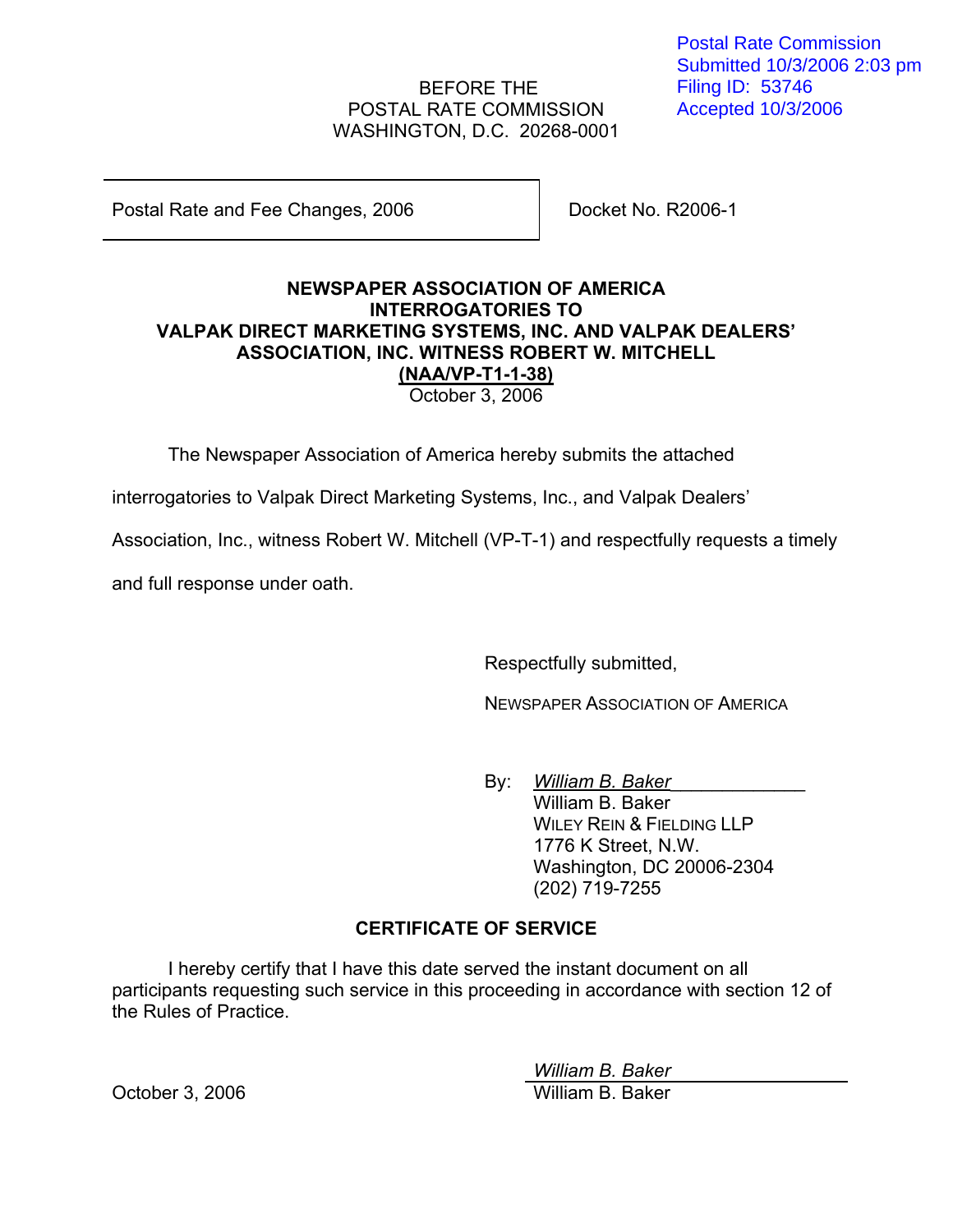NAA/VP-T1-1: Please refer to your testimony at page 5, lines 12 to 14. Please define what you mean by "low contributions" and by "high contributions."

NAA/VP-T1-2: Please refer to your testimony at page 5, lines 12 to 14. Are Standard mailers making "low contributions" in comparison to any First Class mailers? If so, please explain. If not, why not?

NAA/VP-T1-3: Please explain your understanding of the proper use of unit contributions per piece in comparing the institutional cost contributions of Standard Mail, of First Class Mail, and of First Class Mail in comparison with Standard Mail.

NAA/VP-T1-4: Is it your testimony that the institutional cost contribution (as measured by cost coverages or by cost coverage indices) of Standard Enhanced Carrier Mail has not declined relative to the system-average since Docket No. MC95-1?

NAA/VP-T1-5: Please confirm that in every rate case since Docket No. MC95-1 except for Docket No. R2005-1, the Postal Service has proposed an average rate increase for Standard ECR mail below the system-wide average.

NAA/VP-T1-6: Is it your testimony that the Postal Service and Postal Rate Commission have not priced ECR mail on the basis of its cost and market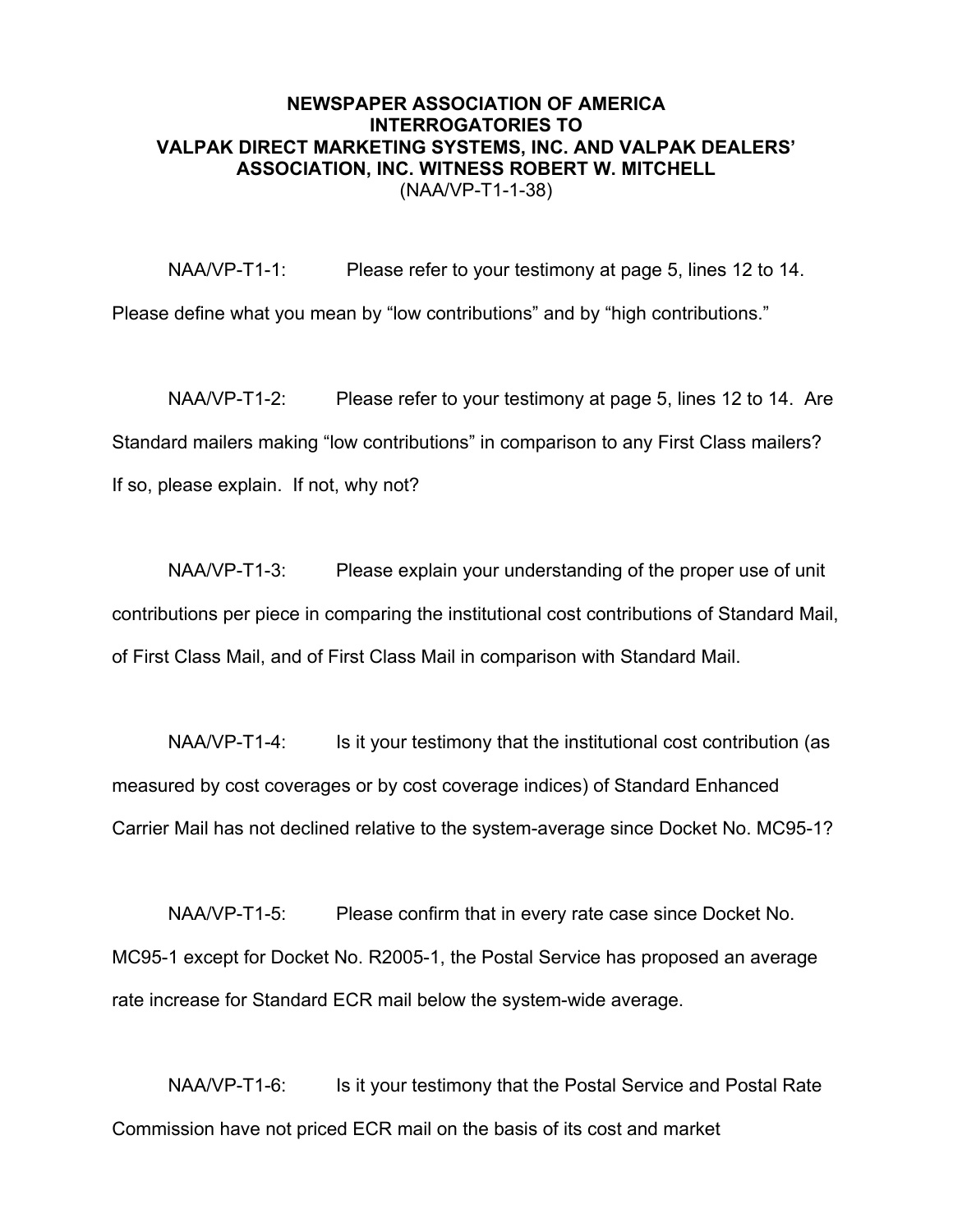characteristics since Docket No. MC95-1, or is your testimony that they have not done so to the extent that you now say that they should have?

NAA/VP-T1-7: Please state whether you believe that the rates for Standard ECR mail recommended by the Postal Rate Commission in the following cases were lawful:

- a. Docket No. R97-1
- b. Docket No. R2000-1
- c. Docket No. R2001-1
- d. Docket No. R2005-1

If you state that any of the rates in those cases were unlawful, please explain why not.

NAA/VP-T1-8: Please refer to your testimony at page 53, beginning with line 6. Does your reasoning (that as cost coverages increase, rates get further from marginal costs, and value of mail service gets impaired) apply to First Class Mail as well?

NAA/VP-T1-9: Have you calculated the stand-alone costs of Standard Regular mail? Of Standard ECR mail? Please provide all calculations that you have made of the stand-alone costs of those subclasses of mail.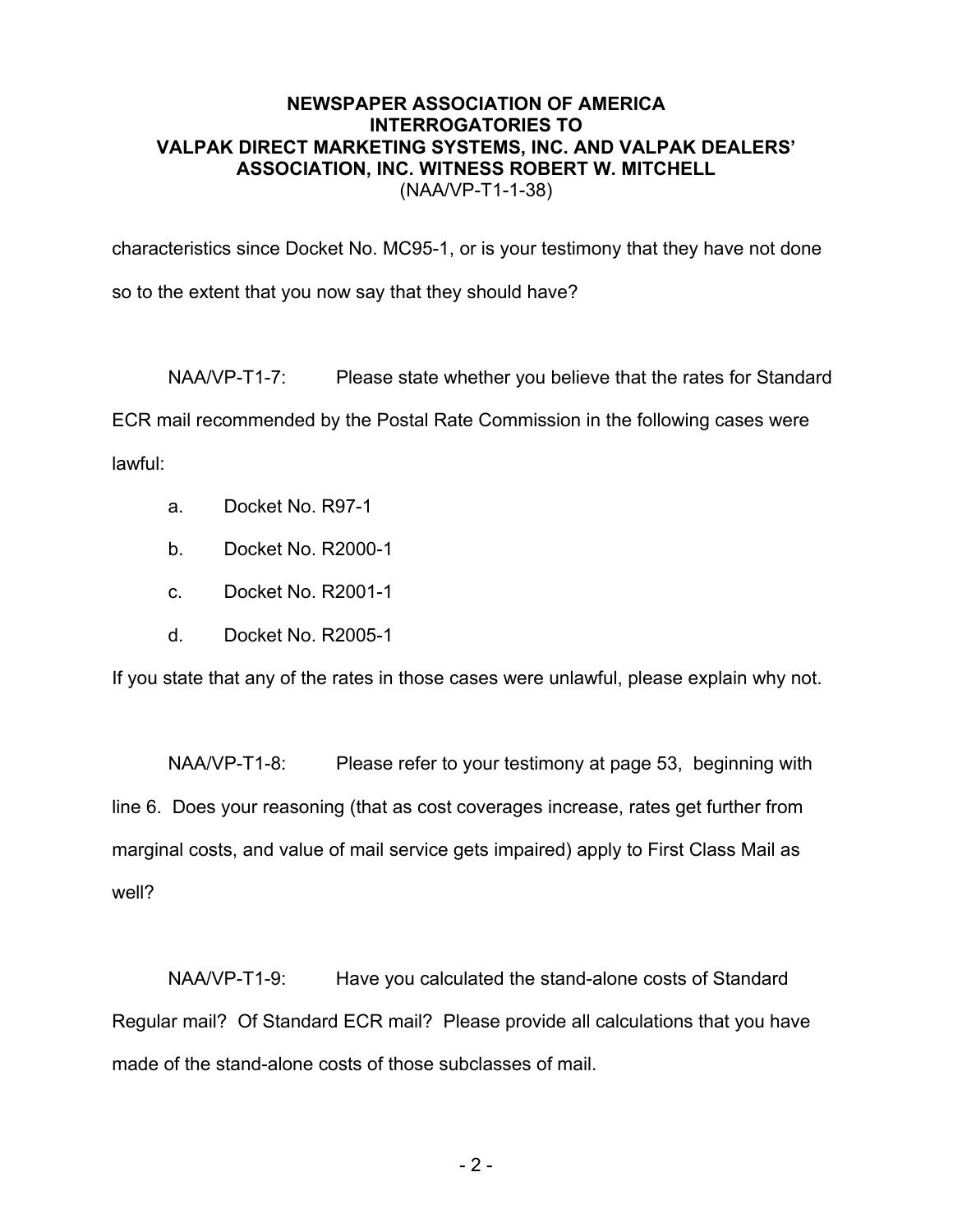NAA/VP-T1-10: Have you examined whether the rates for First-Class Mail exceed the stand-alone costs of First-Class Mail? Why or why not?

NAA/VP-T1-11: Please refer to your testimony at page 59, lines 11 to 14. Please explain your understanding of how private delivery carriers are compensated for their services.

NAA/VP-T1-12: When did Publishers Express cease operations?

NAA/VP-T1-13: What effect, if any, did the Commission's decision in Docket No. MC95-1 have on the private delivery industry?

NAA/VP-T1-14: Please refer to your testimony at page 60, line 16. Who are the "handicapped competitors" to which you refer?

NAA/VP-T1-15: Do you believe that reducing rates for Standard ECR mail will improve the ability of private delivery firms to "make a go of it"?

NAA/VP-T1-16: Please refer to your testimony regarding the setting of Standard Nonprofit rates, beginning at page 61 of your testimony. Is it your belief that current Standard Nonprofit rates fail to comply with the Act?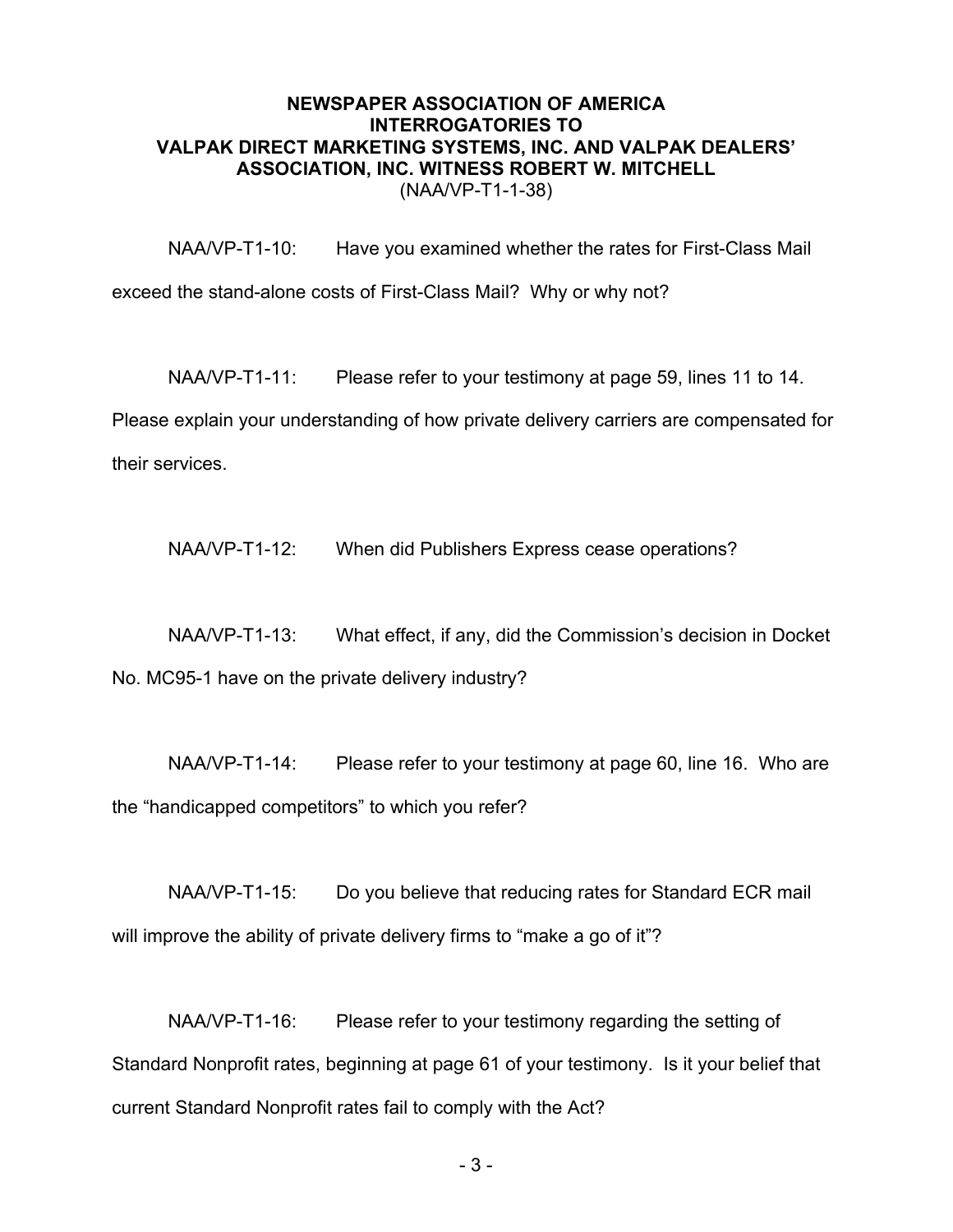NAA/VP-T1-17: Do the implicit markups for presort First-Class Mail deprive the nation of the full benefit of that low-cost mailstream? Please explain any negative answer.

NAA/VP-T1-18: Consider an advertiser participating in a shared mailing such as mailed by ValPak or Advo. Please confirm that the price that advertiser will pay to participate in the mailing is different from the postage price faced by ValPak or Advo. If you cannot confirm, please explain why not.

NAA/VP-T1-19: Does the existence of the Private Express Statutes affect the estimated own-price elasticity of subclasses of mail that are subject to them? If so, what consideration should the Commission give to that effect?

NAA/VP-T1-20: Please refer to your testimony at page 80, line 13. Who comprises the "general public" to which you refer?

NAA/VP-T1-21: Please refer to your Table 1 at page 84. In the row labelled "Letters," are the percentages a fraction of the line labelled "Non-Saturation"? For example, in the ECR Comm column, does the 24.1% represent 24.1% of 43.2%, or of 100%?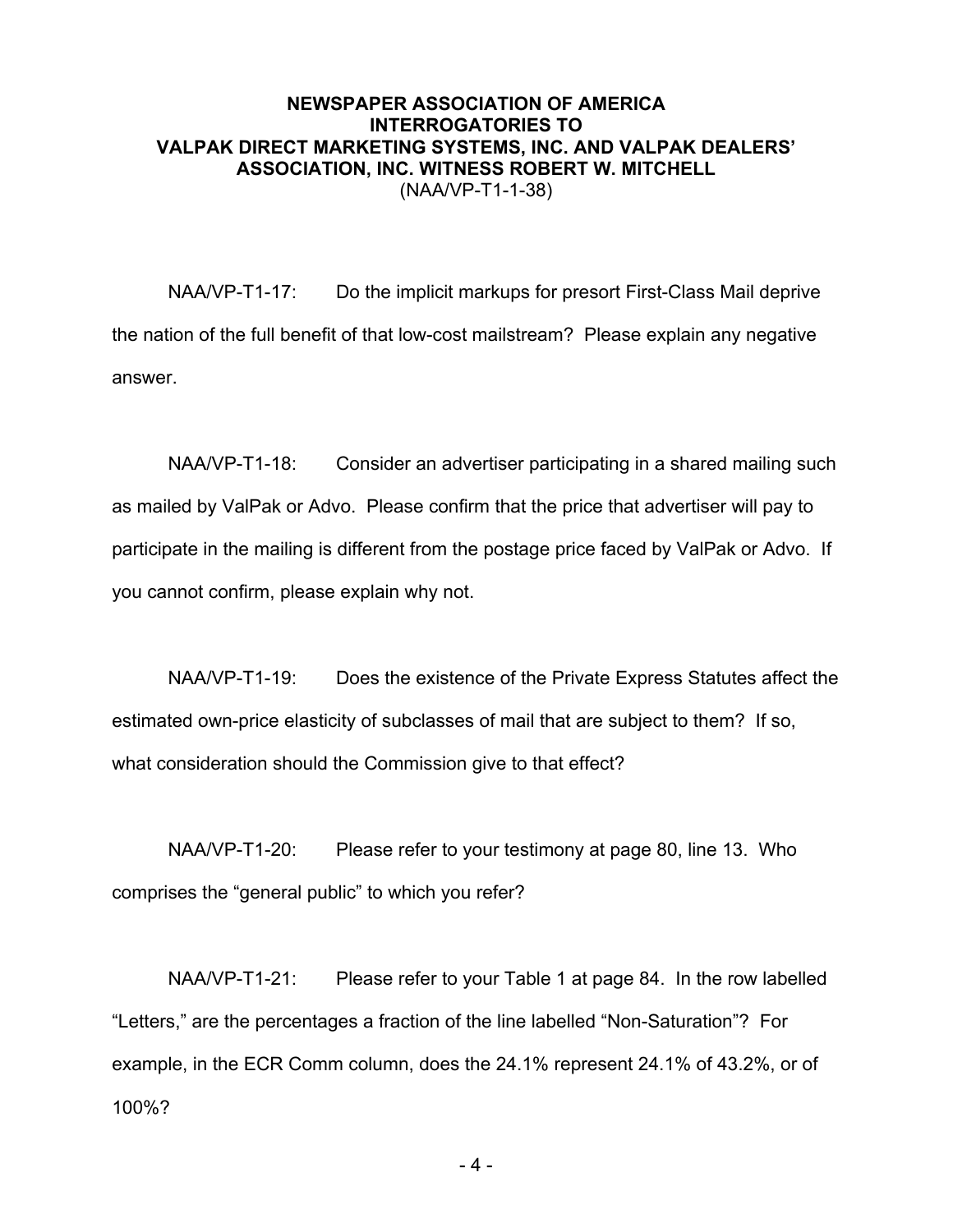NAA/VP-T1-22: Should criterion 5 (39 U.S.C. §3622(b)(5) have a greater impact on the rates for Standard Regular or for Standard ECR mail? Please explain your answer.

NAA/VP-T1-23: Is it your testimony that the Postal Service has, since Docket No. MC95-1, continued "the historic cost coverages of Regular and ECR, case after case" (page 93, line 9-10)?

NAA/VP-T1-24: Please refer to your testimony at page 94, beginning with subsection "K". Please confirm that at the time of Docket No. R90-1, First Class Mail was the largest class of mail in the postal system by volume, and that it constituted a majority of the mailstream.

NAA/VP-T1-25: Please refer to your testimony at page 94, beginning with subsection "K". Please confirm that at the time of Docket No. R94-1, First Class Mail was the largest class of mail in the postal system by volume, and that it constituted a majority of the mailstream.

NAA/VP-T1-26: Please refer to your testimony at page 95 and the following pages. Please assume that Dr. Clifton (GCA-T-1) has correctly estimated the own-price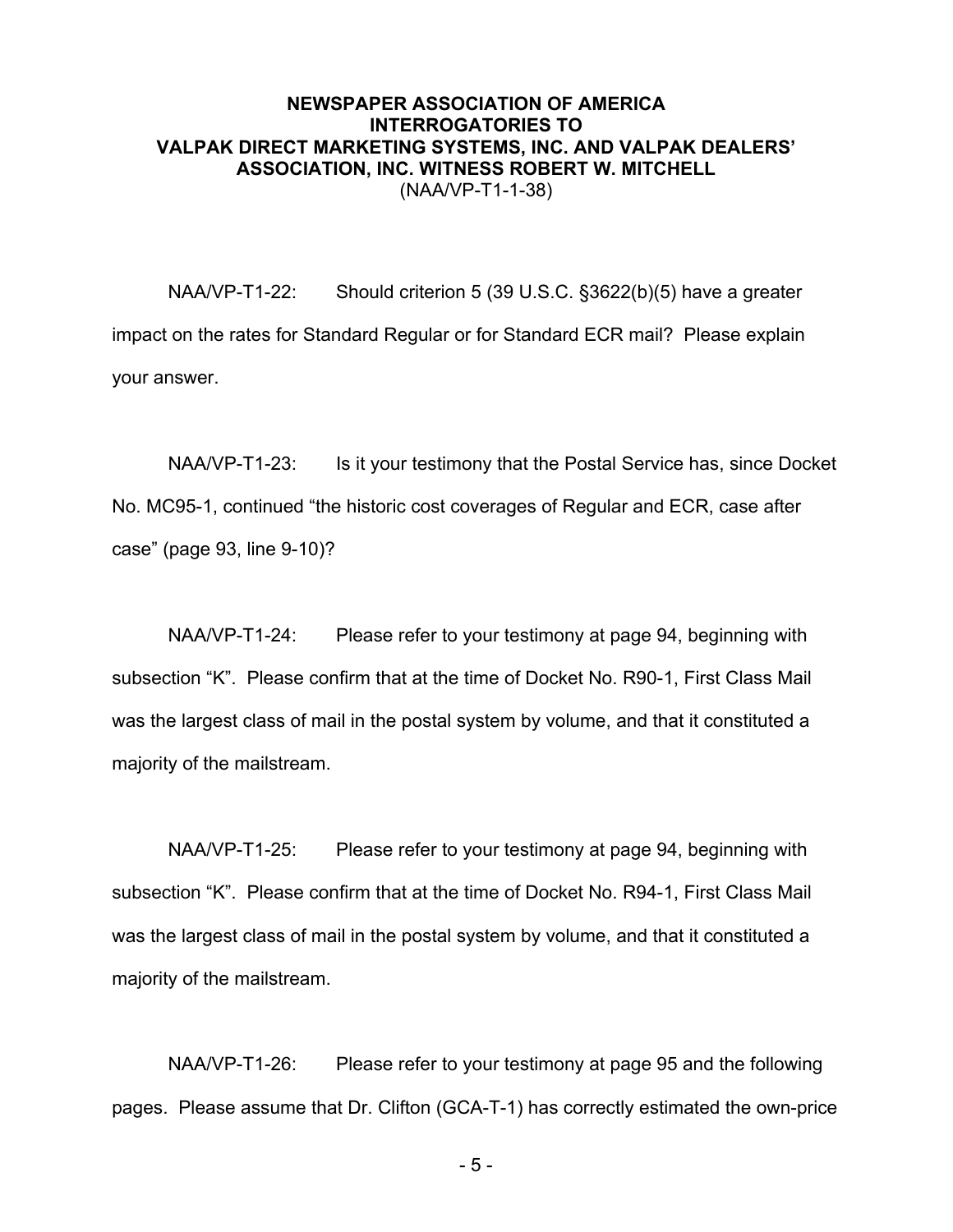elasticities of First Class single-piece and Standard Regular mail as -0.602 and -0.276, respectively. What implications would that have on your view that the cost coverage of Standard Regular should be somewhat below that of First-Class Mail?

NAA/VP-T1-27: Please refer to page 97, lines 11 to 16. What would be the average rate changes for Standard Regular and for ECR with your alternative recommended cost coverages?

NAA/VP-T1-28: Are you advocating a 100 percent recognition of the cost differences between letters and flats at the Standard ECR high-density and saturation levels? Please explain any negative answer.

NAA/VP-T1-29: In connection with the proposed DAL surcharge and your suggestion for a surcharge for non-automation and/or non-machinable Standard ECR basic letters, please state your understanding of the role of a surcharge in postal rates?

NAA/VP-T1-30: Please refer to page 129, lines 7-8 of your testimony. Please provide a citation for your statement that Mr. Kelley has estimated the Test Year cost of DALs to be \$165 million.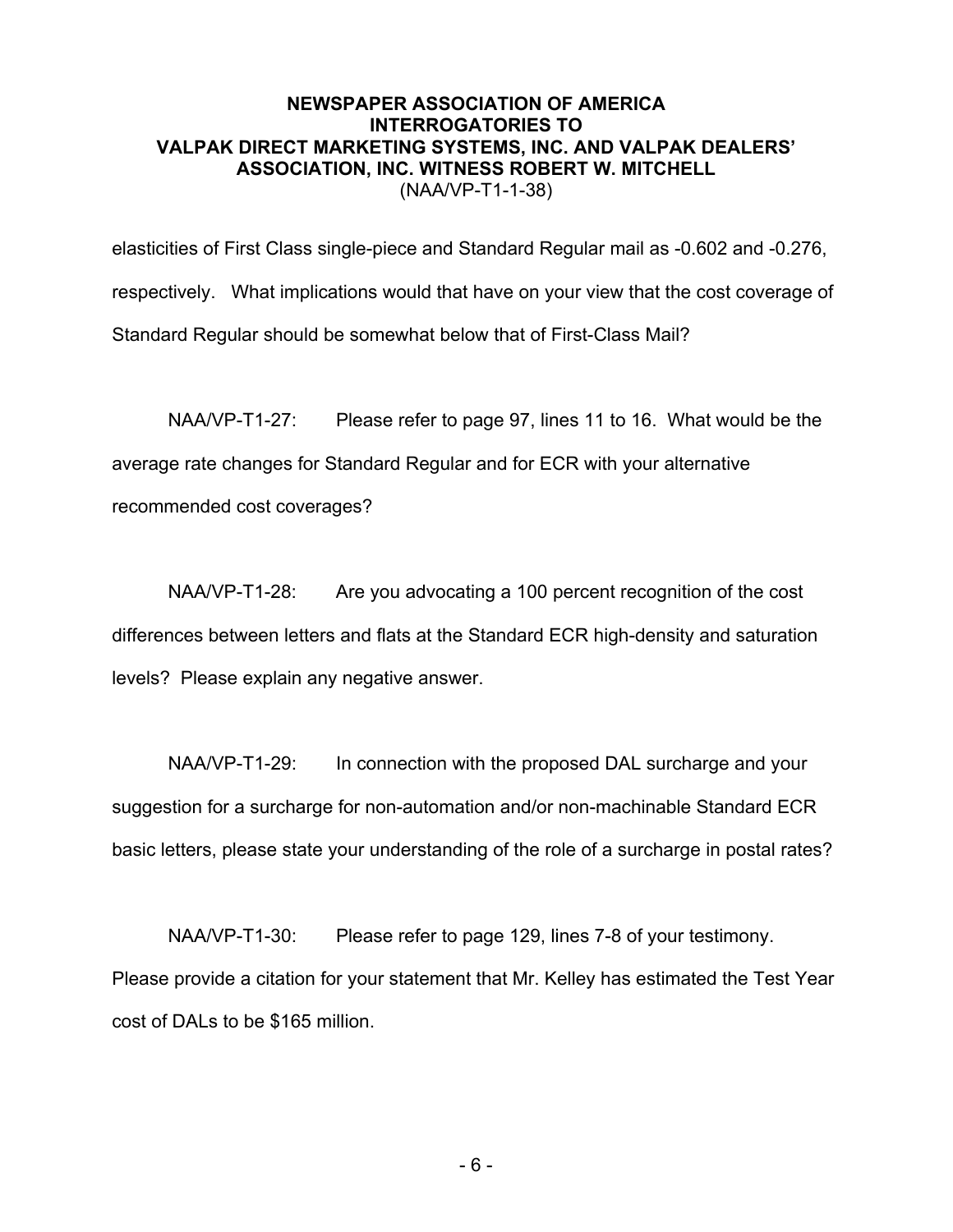NAA/VP-T1-31: Please refer to page 174 of your testimony. Did you perform any analysis to determine the basis for the estimated difference between Standard basic and high-density flats reported by the Postal Service? If so, please provide that analysis. If not, why not?

NAA/VP-T1-32: Please confirm that, according to USPS witness Kelley (NAA/USPS-T30-8), Standard ECR high-density flats are estimated to have lower unit rural delivery costs than saturation flats in the Test Year.

NAA/VP-T1-33: Please confirm that, according to USPS witness Kelley (NAA[USPS-T30-7), the city delivery unit costs of ECR high-density flats are projected to increase less between the Base Year and the Test Year than is the case for ECR saturation flats.

NAA/VP-T1-34: Other than your reference to "historical levels," do you have any reasons to question the accuracy of the city and rural delivery unit costs for ECR high-density flats provided by the Postal Service? If so, please state those reasons.

NAA/VP-T1-35: Please refer to your testimony at page 174, line 9. Please confirm that you have no basis in the data in this case for crediting 1.4 cents of high-

- 7 -